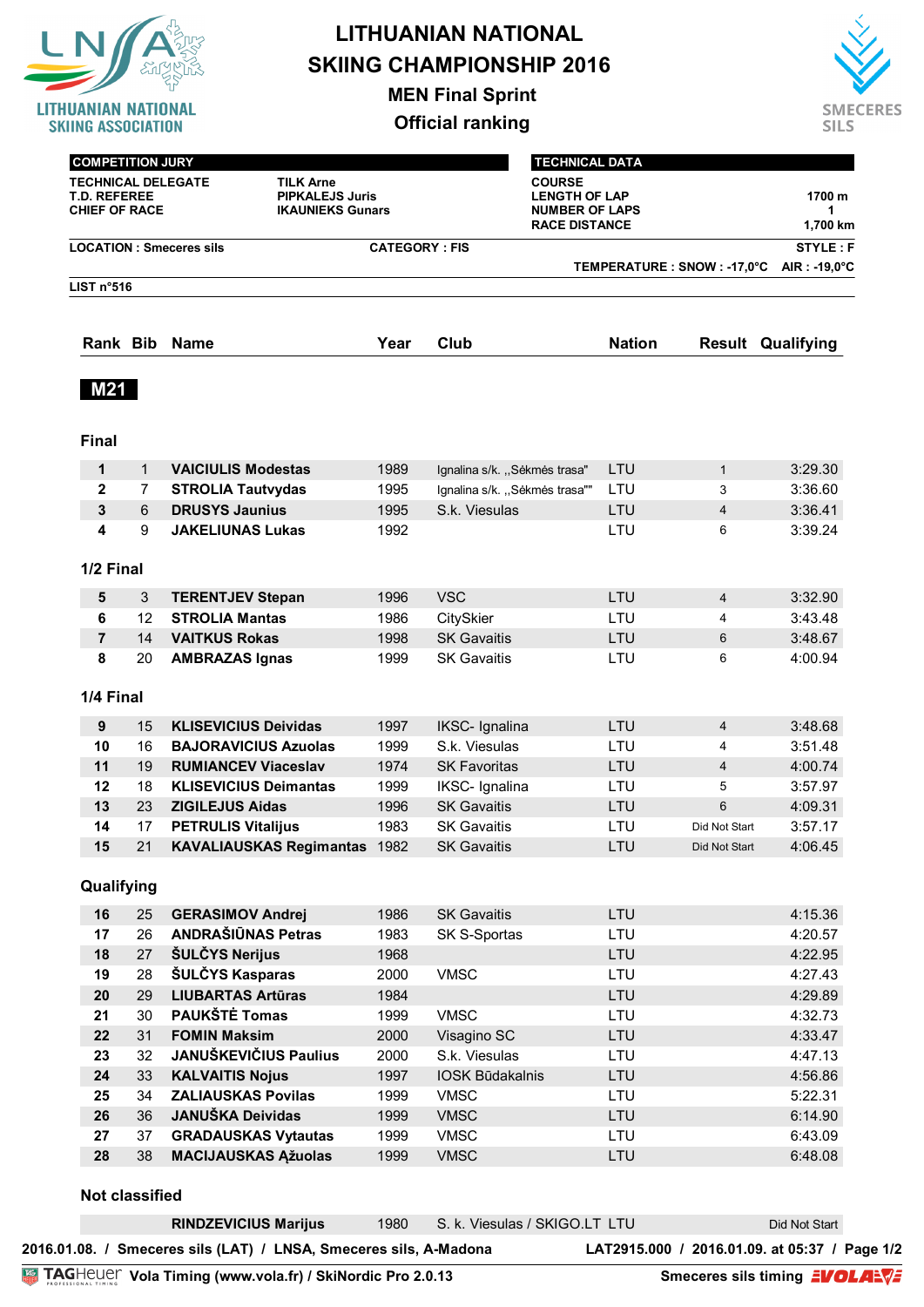| UANIAN NATIONAL                               |      | <b>LITHUANIAN NATIONAL</b><br><b>SKIING CHAMPIONSHIP 2016</b><br><b>MEN Final Sprint</b><br><b>Official ranking</b> |               | <b>SMECERES</b>                         |  |
|-----------------------------------------------|------|---------------------------------------------------------------------------------------------------------------------|---------------|-----------------------------------------|--|
| <b>SKIING ASSOCIATION</b><br>Rank Bib<br>Name | Year | Club                                                                                                                | <b>Nation</b> | <b>SILS</b><br><b>Result Qualifying</b> |  |
| <b>SVEDAS Ramunas</b>                         | 1968 | skigo                                                                                                               | LTU           | Did Not Start                           |  |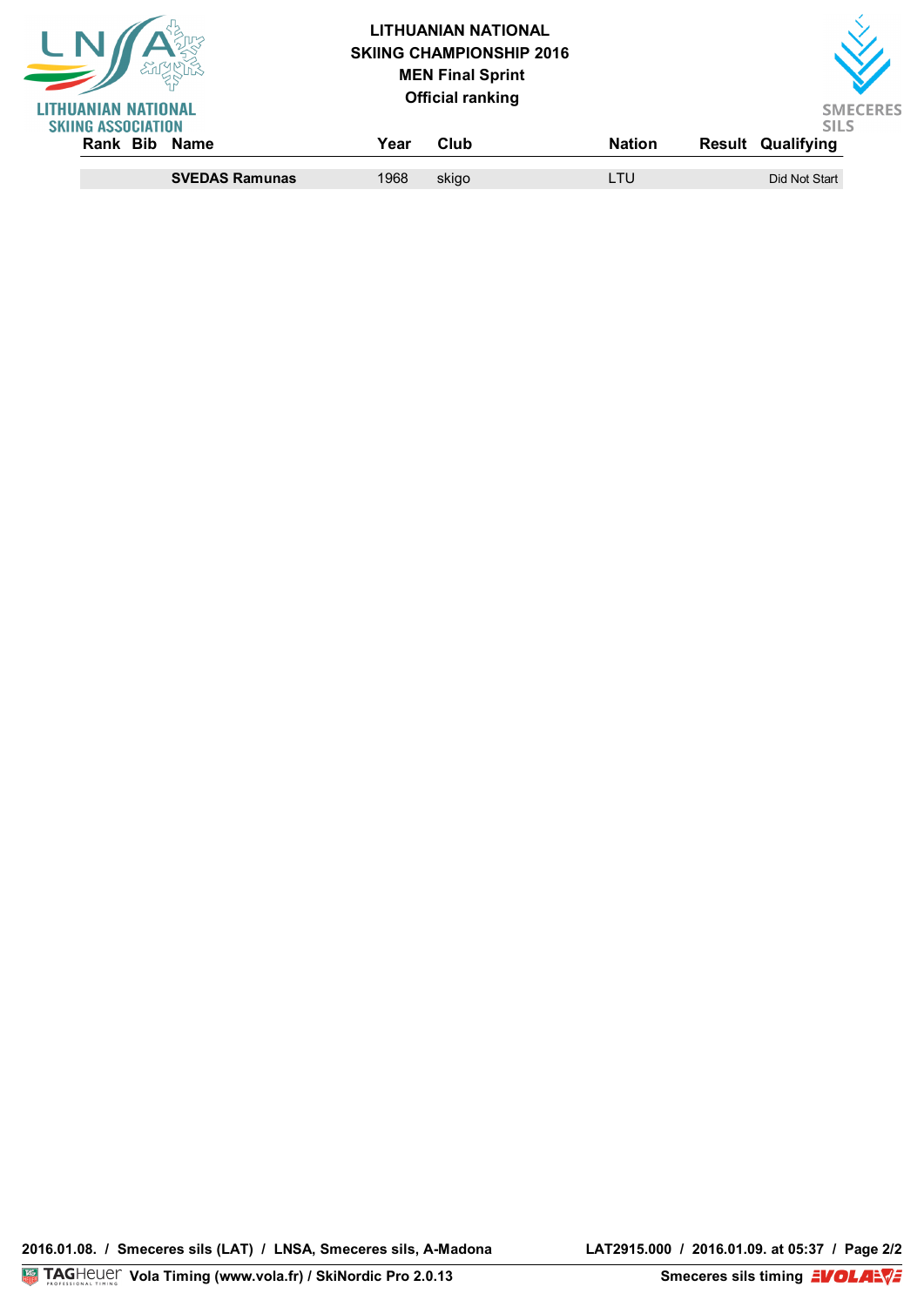

**WOMEN Final Sprint**



| <b>COMPETITION JURY</b>                                                                                                                           |                |                                |                      |                                                                                        | <b>TECHNICAL DATA</b>        |                |                          |  |
|---------------------------------------------------------------------------------------------------------------------------------------------------|----------------|--------------------------------|----------------------|----------------------------------------------------------------------------------------|------------------------------|----------------|--------------------------|--|
| <b>TECHNICAL DELEGATE</b><br><b>TILK Arne</b><br><b>PIPKALEJS Juris</b><br><b>T.D. REFEREE</b><br><b>CHIEF OF RACE</b><br><b>IKAUNIEKS Gunars</b> |                |                                |                      | <b>COURSE</b><br><b>LENGTH OF LAP</b><br><b>NUMBER OF LAPS</b><br><b>RACE DISTANCE</b> |                              |                |                          |  |
|                                                                                                                                                   |                | <b>LOCATION: Smeceres sils</b> | <b>CATEGORY: FIS</b> |                                                                                        |                              |                | <b>STYLE: F</b>          |  |
|                                                                                                                                                   |                |                                |                      |                                                                                        | TEMPERATURE : SNOW : -17,0°C |                | $AIR: -19.0^{\circ}C$    |  |
| LIST n°516                                                                                                                                        |                |                                |                      |                                                                                        |                              |                |                          |  |
| Rank Bib                                                                                                                                          |                | <b>Name</b>                    | Year                 | Club                                                                                   | <b>Nation</b>                |                | <b>Result Qualifying</b> |  |
| <b>W21</b>                                                                                                                                        |                |                                |                      |                                                                                        |                              |                |                          |  |
| <b>Final</b>                                                                                                                                      |                |                                |                      |                                                                                        |                              |                |                          |  |
| $\mathbf{1}$                                                                                                                                      | $\mathbf{1}$   | <b>KAZNACENKO Marija</b>       | 1993                 | S/k. "Sėkmės trasa""                                                                   | LTU                          | $\overline{4}$ | 2:32.80                  |  |
| 1/2 Final                                                                                                                                         |                |                                |                      |                                                                                        |                              |                |                          |  |
| $\mathbf{2}$                                                                                                                                      | 11             | <b>KASTANAUSKAITE Ugne</b>     | 1998                 | IKSC- Ignalina                                                                         | LTU                          | $\overline{4}$ | 2:55.54                  |  |
| 3                                                                                                                                                 | 9              | <b>ARLAUSKIENE Ramunė</b>      | 1973                 | <b>IOSK Būdakalnis</b>                                                                 | LTU                          | 5              | 2:52.61                  |  |
| 4                                                                                                                                                 | 13             | <b>BILIUNAITE Martyna</b>      | 1999                 | <b>Utenos DSC</b>                                                                      | LTU                          | 6              | 2:56.33                  |  |
| 5                                                                                                                                                 | 23             | <b>SAKALAUSKAITE Karolina</b>  | 1998                 | <b>VMSC</b>                                                                            | LTU                          | 6              | 3:23.61                  |  |
| 1/4 Final                                                                                                                                         |                |                                |                      |                                                                                        |                              |                |                          |  |
| 6                                                                                                                                                 | 14             | <b>UMBRASAITE Juste</b>        | 2000                 | <b>SK Gavaitis</b>                                                                     | LTU                          | $\overline{4}$ | 2:58.97                  |  |
| $\overline{7}$                                                                                                                                    | 17             | <b>BUKOVSKYTE Neda</b>         | 1997                 | <b>Utenos DSC</b>                                                                      | LTU                          | 5              | 3:07.99                  |  |
| 8                                                                                                                                                 | 21             | <b>JESIPIONOK Ana</b>          | 1999                 | Visagino SC                                                                            | LTU                          | 5              | 3:14.75                  |  |
| 9                                                                                                                                                 | 20             | <b>CITOVIČIŪTĖ Violeta</b>     | 2000                 | <b>VMSC</b>                                                                            | LTU                          | 6              | 3:14.70                  |  |
| 10                                                                                                                                                | 22             | <b>ZEMENAUSKAITĖ Akvilė</b>    | 1999                 | <b>IKSC</b> Ignalina                                                                   | LTU                          | $6\phantom{1}$ | 3:22.76                  |  |
| 11                                                                                                                                                | $\overline{7}$ | ANDRAŠIŪNIENĖ Gabrielė         | 1992                 | SK S-Sportas                                                                           | LTU                          | Did Not Start  | 2:51.54                  |  |
| Qualifying                                                                                                                                        |                |                                |                      |                                                                                        |                              |                |                          |  |
| 12                                                                                                                                                | 25             | <b>KALVAITYTĖ Austėja</b>      | 1999                 | <b>IOSK Būdakalnis</b>                                                                 | LTU                          |                | 3:33.50                  |  |
| 13                                                                                                                                                | 27             | <b>MAKAUSKAITĖ Viktorija</b>   | 1999                 | Alytaus SRC/SK Gavaitis                                                                | LTU                          |                | 3:46.97                  |  |
| 14                                                                                                                                                | 28             | <b>KAŠALYNAITĖ Ūla</b>         | 1998                 | <b>VMSC</b>                                                                            | LTU                          |                | 4:03.14                  |  |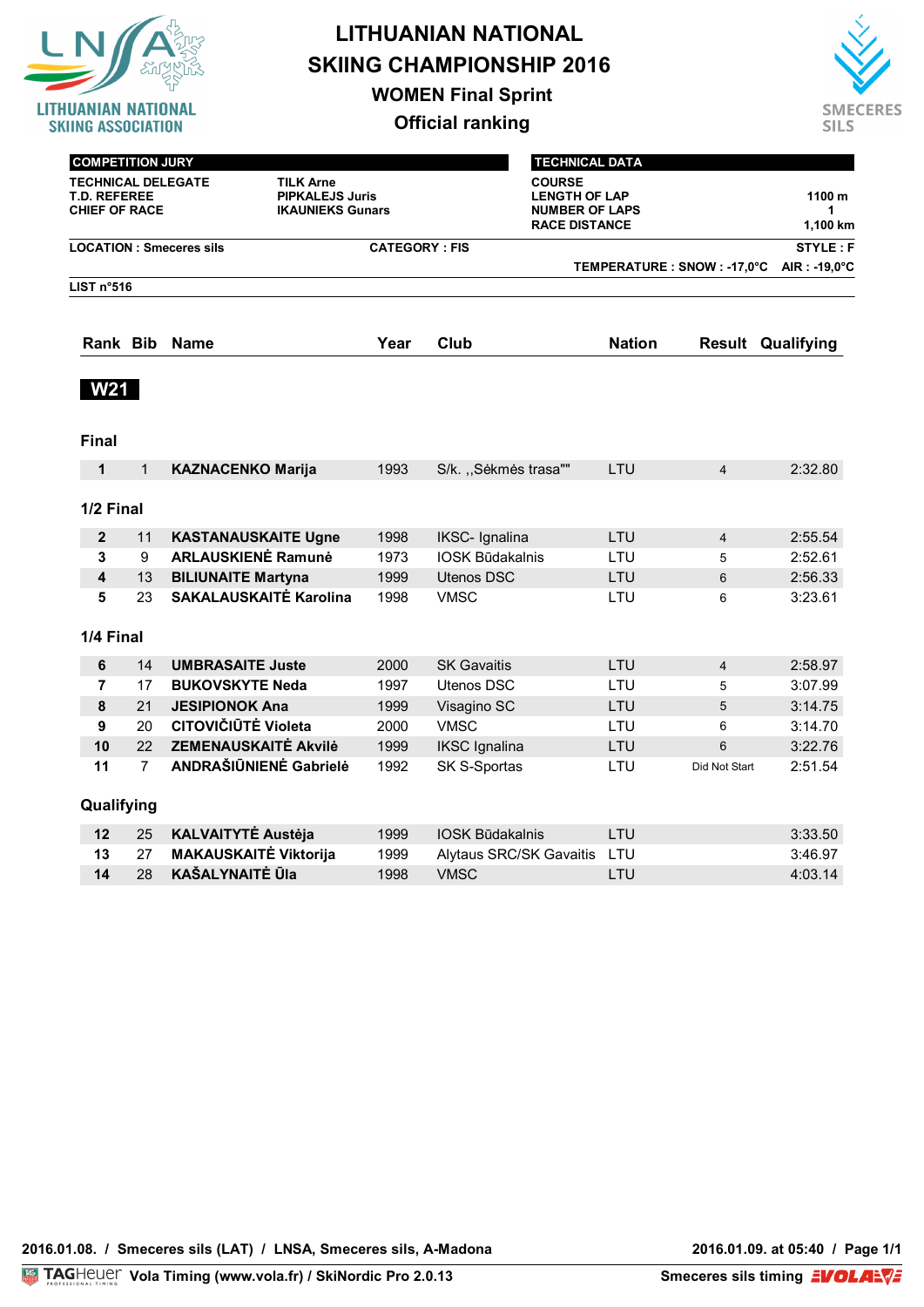

**MEN Final Sprint**



| <b>COMPETITION JURY</b>                                                  |    |                                                                       |                                                                       |                         | <b>TECHNICAL DATA</b>        |                |                          |  |  |
|--------------------------------------------------------------------------|----|-----------------------------------------------------------------------|-----------------------------------------------------------------------|-------------------------|------------------------------|----------------|--------------------------|--|--|
| <b>TECHNICAL DELEGATE</b><br><b>T.D. REFEREE</b><br><b>CHIEF OF RACE</b> |    | <b>TILK Arne</b><br><b>PIPKALEJS Juris</b><br><b>IKAUNIEKS Gunars</b> | <b>LENGTH OF LAP</b><br><b>NUMBER OF LAPS</b><br><b>RACE DISTANCE</b> | 1700 m<br>1<br>1,700 km |                              |                |                          |  |  |
|                                                                          |    | <b>LOCATION: Smeceres sils</b>                                        | <b>CATEGORY: FIS</b>                                                  |                         |                              |                | <b>STYLE: F</b>          |  |  |
|                                                                          |    |                                                                       |                                                                       |                         | TEMPERATURE : SNOW : -17,0°C |                | AIR: -19,0°C             |  |  |
| LIST n <sup>°</sup> 516                                                  |    |                                                                       |                                                                       |                         |                              |                |                          |  |  |
|                                                                          |    | Rank Bib Name                                                         | Year                                                                  | Club                    | <b>Nation</b>                |                | <b>Result Qualifying</b> |  |  |
| 1/2 Final                                                                |    |                                                                       |                                                                       |                         |                              |                |                          |  |  |
| 1                                                                        | 3  | <b>TERENTJEV Stepan</b>                                               | 1996                                                                  | <b>VSC</b>              | LTU                          | $\overline{4}$ | 3:32.90                  |  |  |
| 1/4 Final                                                                |    |                                                                       |                                                                       |                         |                              |                |                          |  |  |
| $\mathbf{2}$                                                             | 15 | <b>KLISEVICIUS Deividas</b>                                           | 1997                                                                  | IKSC- Ignalina          | LTU                          | $\overline{4}$ | 3:48.68                  |  |  |
| 3                                                                        | 23 | <b>ZIGILEJUS Aidas</b>                                                | 1996                                                                  | <b>SK Gavaitis</b>      | LTU                          | 6              | 4:09.31                  |  |  |
| Qualifying                                                               |    |                                                                       |                                                                       |                         |                              |                |                          |  |  |
| 4                                                                        | 33 | <b>KALVAITIS Nojus</b>                                                | 1997                                                                  | <b>IOSK Būdakalnis</b>  | LTU                          |                | 4:56.86                  |  |  |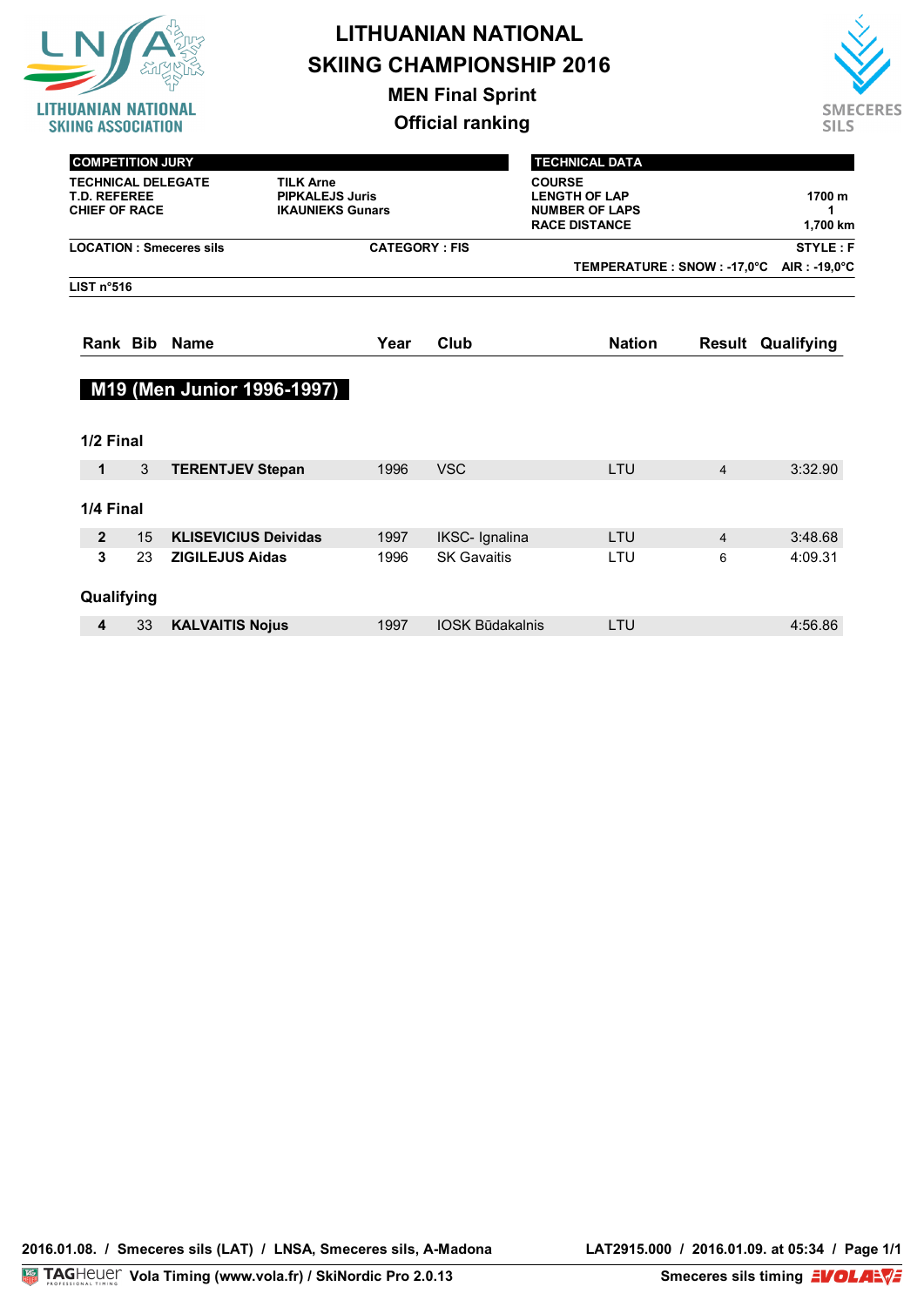

**WOMEN Final Sprint**



| <b>COMPETITION JURY</b><br><b>TECHNICAL DELEGATE</b><br><b>T.D. REFEREE</b><br><b>CHIEF OF RACE</b> | <b>TILK Arne</b><br><b>PIPKALEJS Juris</b><br><b>IKAUNIEKS Gunars</b> |                      |            | <b>TECHNICAL DATA</b><br><b>COURSE</b><br><b>LENGTH OF LAP</b><br><b>NUMBER OF LAPS</b><br><b>RACE DISTANCE</b> |   | 1100 m<br>1,100 km       |
|-----------------------------------------------------------------------------------------------------|-----------------------------------------------------------------------|----------------------|------------|-----------------------------------------------------------------------------------------------------------------|---|--------------------------|
| <b>LOCATION: Smeceres sils</b>                                                                      |                                                                       | <b>CATEGORY: FIS</b> |            |                                                                                                                 |   | STYLE: F                 |
| LIST $n°516$                                                                                        |                                                                       |                      |            | TEMPERATURE : SNOW : -17,0°C                                                                                    |   | $AIR: -19.0^{\circ}C$    |
| Rank Bib Name                                                                                       |                                                                       | Year                 | Club       | <b>Nation</b>                                                                                                   |   | <b>Result Qualifying</b> |
| W19 (Women Junior 1996-1997)                                                                        |                                                                       |                      |            |                                                                                                                 |   |                          |
| 1/4 Final                                                                                           |                                                                       |                      |            |                                                                                                                 |   |                          |
| 17<br><b>BUKOVSKYTE Neda</b><br>1                                                                   |                                                                       | 1997                 | Utenos DSC | LTU                                                                                                             | 5 | 3:07.99                  |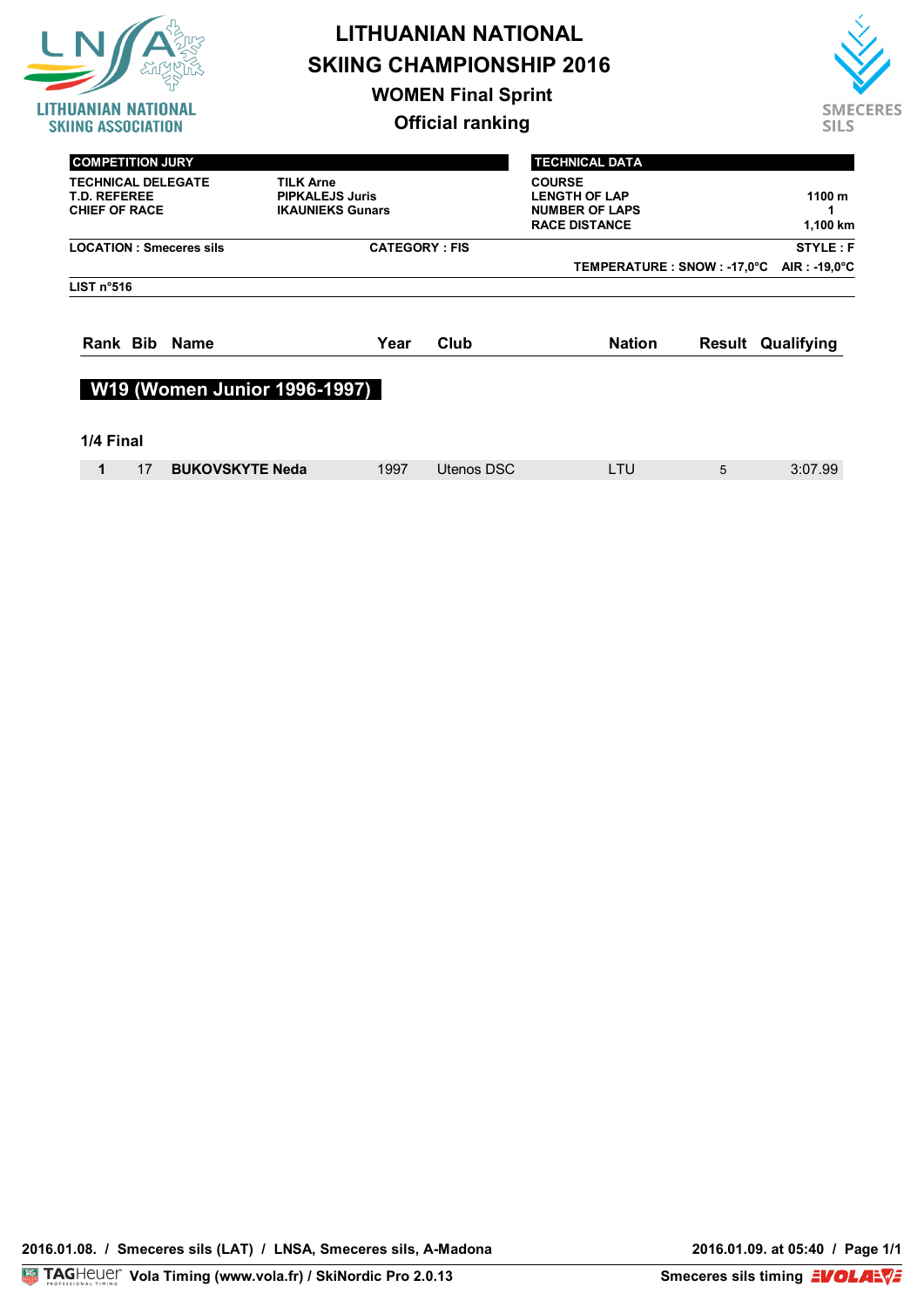

**MEN Final Sprint**

**Official ranking**



| <b>COMPETITION JURY</b>                                                  |    |                                |                                                                       |                      | <b>TECHNICAL DATA</b>                                                                  |                |                          |
|--------------------------------------------------------------------------|----|--------------------------------|-----------------------------------------------------------------------|----------------------|----------------------------------------------------------------------------------------|----------------|--------------------------|
| <b>TECHNICAL DELEGATE</b><br><b>T.D. REFEREE</b><br><b>CHIEF OF RACE</b> |    |                                | <b>TILK Arne</b><br><b>PIPKALEJS Juris</b><br><b>IKAUNIEKS Gunars</b> |                      | <b>COURSE</b><br><b>LENGTH OF LAP</b><br><b>NUMBER OF LAPS</b><br><b>RACE DISTANCE</b> |                | 1700 m<br>1<br>1,700 km  |
|                                                                          |    | <b>LOCATION: Smeceres sils</b> |                                                                       | <b>CATEGORY: FIS</b> |                                                                                        |                | <b>STYLE: F</b>          |
|                                                                          |    |                                |                                                                       |                      | TEMPERATURE : SNOW : -17,0°C                                                           |                | AIR : -19,0°C            |
| LIST n°516                                                               |    |                                |                                                                       |                      |                                                                                        |                |                          |
| Rank Bib                                                                 |    | <b>Name</b>                    | Year                                                                  | Club                 | <b>Nation</b>                                                                          |                | <b>Result Qualifying</b> |
|                                                                          |    | M17 (Men Youth 1998-2000)      |                                                                       |                      |                                                                                        |                |                          |
| 1/2 Final                                                                |    |                                |                                                                       |                      |                                                                                        |                |                          |
| 1                                                                        | 14 | <b>VAITKUS Rokas</b>           | 1998                                                                  | <b>SK Gavaitis</b>   | LTU                                                                                    | 6              | 3:48.67                  |
| $\mathbf{2}$                                                             | 20 | <b>AMBRAZAS Ignas</b>          | 1999                                                                  | <b>SK Gavaitis</b>   | LTU                                                                                    | 6              | 4:00.94                  |
| 1/4 Final                                                                |    |                                |                                                                       |                      |                                                                                        |                |                          |
| 3                                                                        | 16 | <b>BAJORAVICIUS Azuolas</b>    | 1999                                                                  | S.k. Viesulas        | LTU                                                                                    | $\overline{4}$ | 3:51.48                  |
| 4                                                                        | 18 | <b>KLISEVICIUS Deimantas</b>   | 1999                                                                  | IKSC- Ignalina       | LTU                                                                                    | 5              | 3:57.97                  |
| Qualifying                                                               |    |                                |                                                                       |                      |                                                                                        |                |                          |
| 5                                                                        | 28 | ŠULČYS Kasparas                | 2000                                                                  | <b>VMSC</b>          | LTU                                                                                    |                | 4:27.43                  |
| 6                                                                        | 30 | <b>PAUKŠTĖ Tomas</b>           | 1999                                                                  | <b>VMSC</b>          | LTU                                                                                    |                | 4:32.73                  |
| $\overline{7}$                                                           | 31 | <b>FOMIN Maksim</b>            | 2000                                                                  | Visagino SC          | LTU                                                                                    |                | 4:33.47                  |
| 8                                                                        | 32 | <b>JANUŠKEVIČIUS Paulius</b>   | 2000                                                                  | S.k. Viesulas        | LTU                                                                                    |                | 4:47.13                  |
| 9                                                                        | 34 | <b>ZALIAUSKAS Povilas</b>      | 1999                                                                  | <b>VMSC</b>          | LTU                                                                                    |                | 5:22.31                  |
| 10                                                                       | 36 | <b>JANUŠKA Deividas</b>        | 1999                                                                  | <b>VMSC</b>          | LTU                                                                                    |                | 6:14.90                  |
| 11                                                                       | 37 | <b>GRADAUSKAS Vytautas</b>     | 1999                                                                  | <b>VMSC</b>          | LTU                                                                                    |                | 6:43.09                  |

**12** 38 **MACIJAUSKAS Ąžuolas** 1999 VMSC LTU 6:48.08

2016.01.08. / Smeceres sils (LAT) / LNSA, Smeceres sils, A-Madona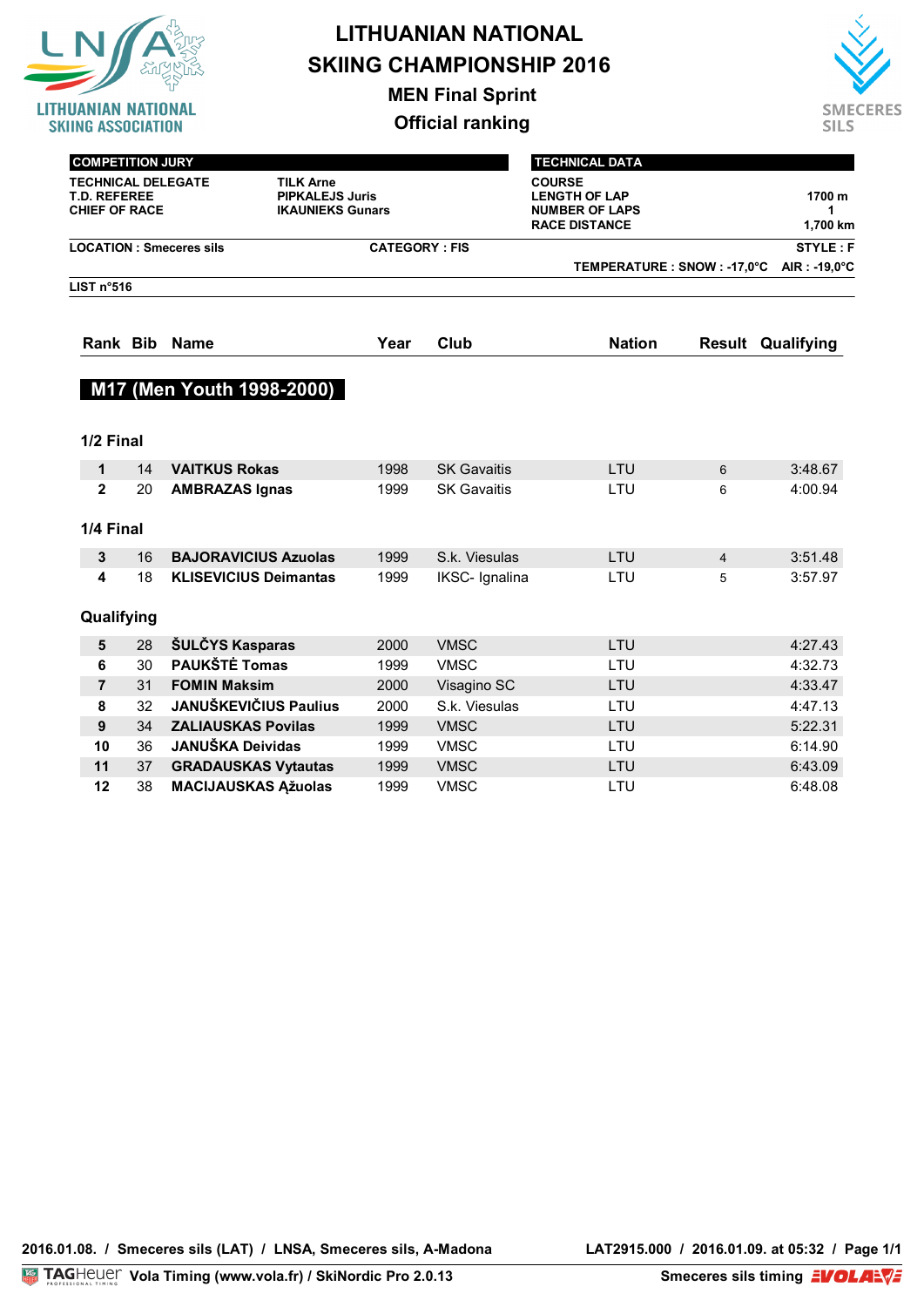

**WOMEN Final Sprint**

**Official ranking**



| <b>COMPETITION JURY</b>                                                  |                                                                       |      | <b>TECHNICAL DATA</b>                                                                  |                          |
|--------------------------------------------------------------------------|-----------------------------------------------------------------------|------|----------------------------------------------------------------------------------------|--------------------------|
| <b>TECHNICAL DELEGATE</b><br><b>T.D. REFEREE</b><br><b>CHIEF OF RACE</b> | <b>TILK Arne</b><br><b>PIPKALEJS Juris</b><br><b>IKAUNIEKS Gunars</b> |      | <b>COURSE</b><br><b>LENGTH OF LAP</b><br><b>NUMBER OF LAPS</b><br><b>RACE DISTANCE</b> | 1100 m<br>1,100 km       |
| <b>LOCATION: Smeceres sils</b>                                           | <b>CATEGORY: FIS</b>                                                  |      |                                                                                        | STYLE: F                 |
|                                                                          |                                                                       |      | TEMPERATURE : SNOW : -17,0°C                                                           | AIR : -19,0 $^{\circ}$ C |
| LIST $n°516$                                                             |                                                                       |      |                                                                                        |                          |
| Rank Bib Name                                                            | Year                                                                  | Club | <b>Nation</b>                                                                          | <b>Result Qualifying</b> |
| W17 (Women Youth 1998-2000)                                              |                                                                       |      |                                                                                        |                          |
|                                                                          |                                                                       |      |                                                                                        |                          |
| 1/2 Final                                                                |                                                                       |      |                                                                                        |                          |
|                                                                          |                                                                       |      |                                                                                        |                          |

| 1            | 11 | <b>KASTANAUSKAITE Ugne</b>    | 1998 | <b>IKSC- Ignalina</b>   | LTU        | $\overline{4}$ | 2:55.54 |
|--------------|----|-------------------------------|------|-------------------------|------------|----------------|---------|
| $\mathbf{2}$ | 13 | <b>BILIUNAITE Martyna</b>     | 1999 | Utenos DSC              | LTU        | 6              | 2:56.33 |
| 3            | 23 | <b>SAKALAUSKAITE Karolina</b> | 1998 | <b>VMSC</b>             | <b>LTU</b> | 6              | 3:23.61 |
| 1/4 Final    |    |                               |      |                         |            |                |         |
| 4            | 14 | <b>UMBRASAITE Juste</b>       | 2000 | <b>SK Gavaitis</b>      | LTU        | $\overline{4}$ | 2:58.97 |
| 5            | 21 | <b>JESIPIONOK Ana</b>         | 1999 | Visagino SC             | LTU        | 5              | 3:14.75 |
| 6            | 20 | <b>CITOVIČIŪTĖ Violeta</b>    | 2000 | <b>VMSC</b>             | LTU        | 6              | 3:14.70 |
| 7            | 22 | <b>ZEMENAUSKAITĖ Akvilė</b>   | 1999 | <b>IKSC</b> Ignalina    | LTU        | 6              | 3:22.76 |
| Qualifying   |    |                               |      |                         |            |                |         |
| 8            | 25 | <b>KALVAITYTĖ Austėja</b>     | 1999 | <b>IOSK Būdakalnis</b>  | LTU        |                | 3:33.50 |
| 9            | 27 | <b>MAKAUSKAITĖ Viktorija</b>  | 1999 | Alytaus SRC/SK Gavaitis | LTU        |                | 3:46.97 |
| 10           | 28 | <b>KAŠALYNAITĖ ŪIa</b>        | 1998 | <b>VMSC</b>             | LTU        |                | 4:03.14 |
|              |    |                               |      |                         |            |                |         |

2016.01.08. / Smeceres sils (LAT) / LNSA, Smeceres sils, A-Madona